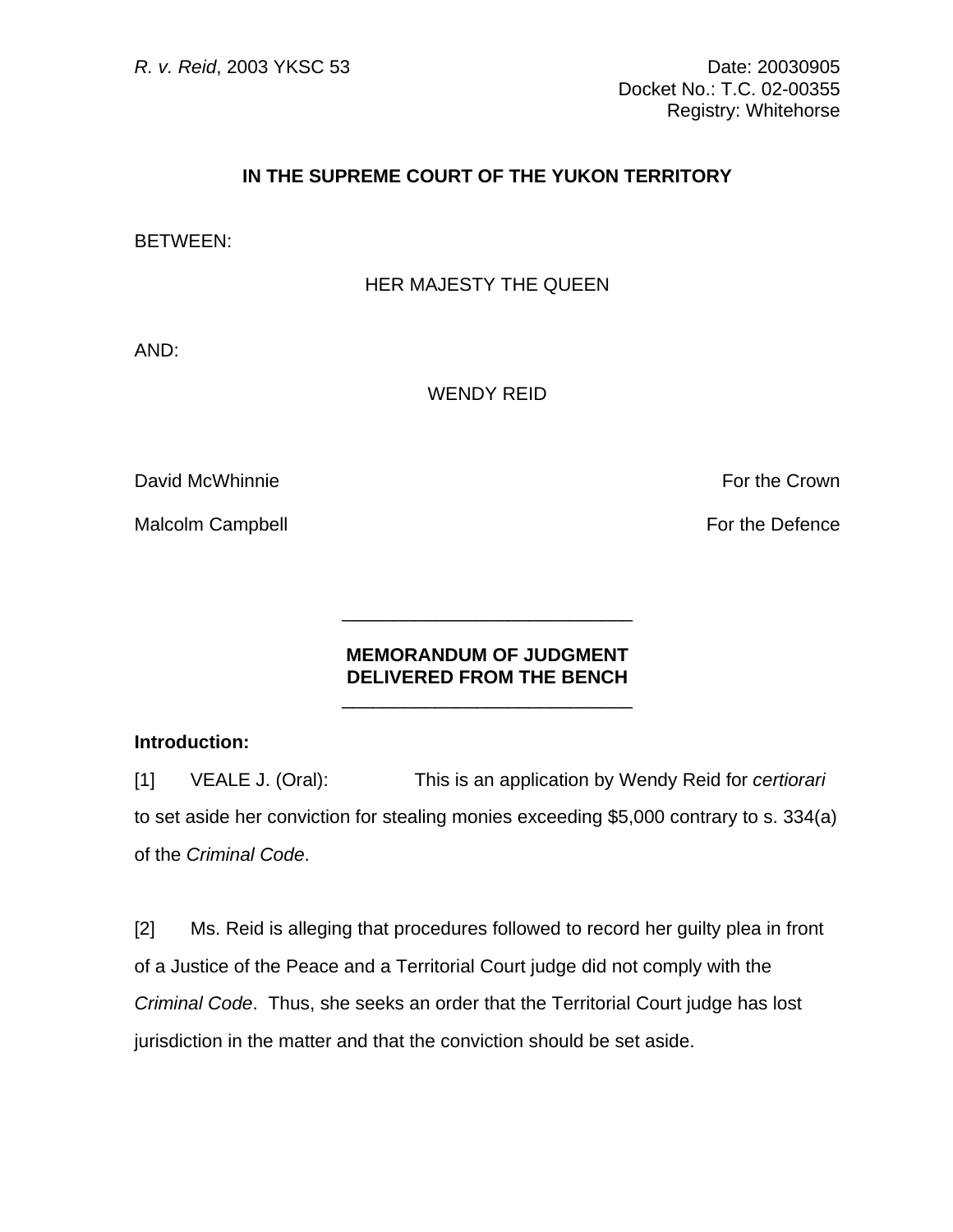[3] As the matter is set for sentencing in Territorial Court on September 8, 2003, at 9:00 a.m., she also seeks a prohibition order prohibiting the Territorial Court from proceeding to sentence, and a *habeas corpus* order to quash her warrant of committal and reinstating her previous undertaking.

[4] There are two issues:

- (i) Did Justice of the Peace Cameron have jurisdiction to enter and record the guilty plea of Ms. Reid, by counsel, without her being present?
- (ii) Did Judge Lilles have jurisdiction to proceed to sentence Ms. Reid?

#### **The Facts:**

- [5] The facts are as follows:
	- (i) On May 14, 2003, Mr. Dick, counsel for Ms. Reid, appeared before Justice of the Peace Cameron without Ms. Reid being present. The Crown agreed to proceed to a guilty plea entered by Mr. Dick, as agent for Ms. Reid. Justice of the Peace Cameron was advised that Mr. Dick was appearing as agent on consent, but he did not specifically order the procedure under s. 650(1.1). The guilty plea was entered by Mr. Dick on behalf of Ms. Reid. The bare facts of the charge were read-in for information purposes only.
	- (ii) On June 20, 2003, Ms. Reid appeared with Mr. Dick before Judge Lilles. The Crown informed Judge Lilles that a formal guilty plea was entered and basic facts were admitted on the last occasion, referring to the appearance before Justice of the Peace Cameron on May 14, 2003. The Crown attorney was incorrect about the basic facts being admitted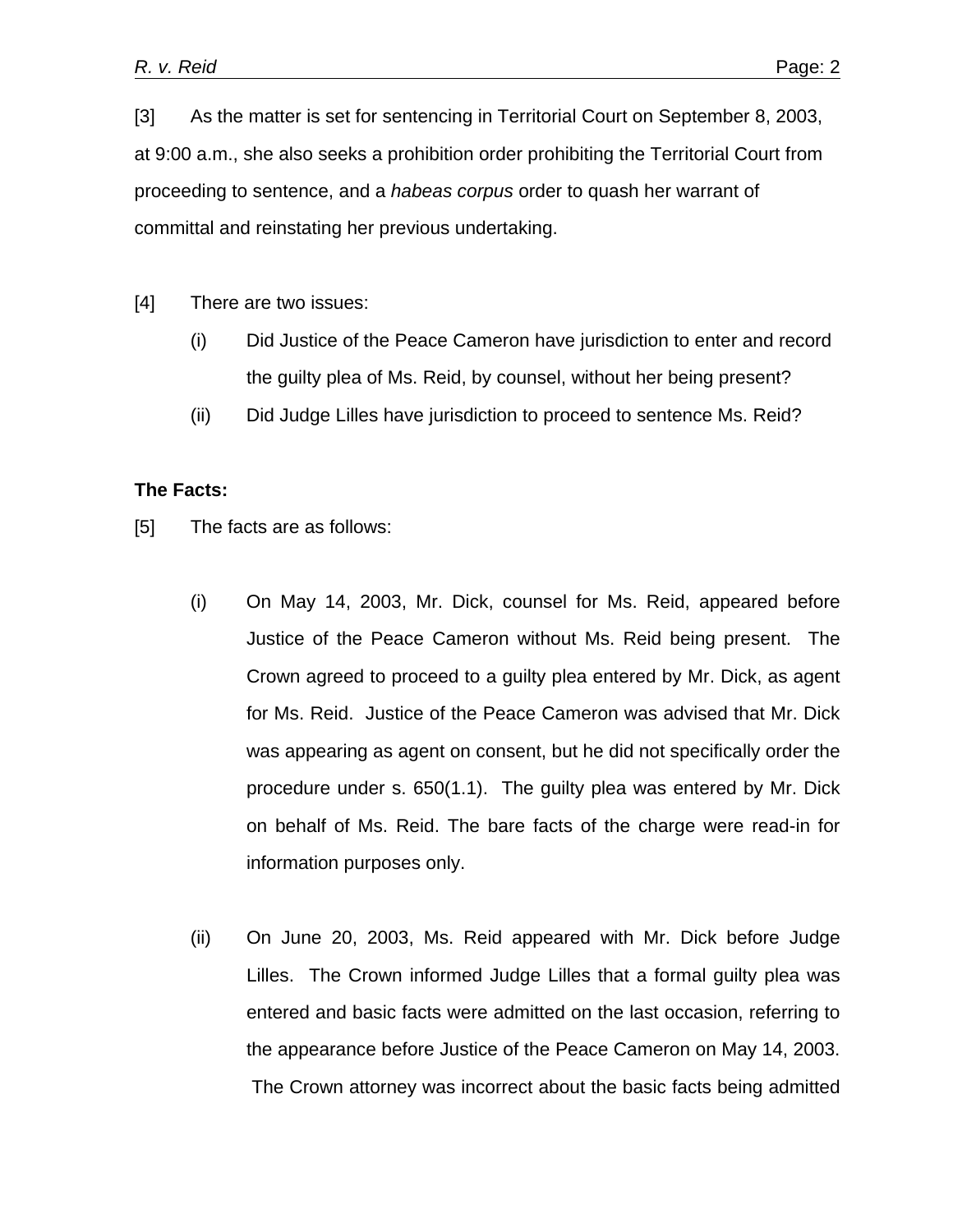but, in any event, Judge Lilles asked for the facts to be read in. There was no objection taken by either Mr. Dick or Ms. Reid, who were present at that time.

- (iii) The facts were read in with both Mr. Dick and Ms. Reid present. Mr. Dick said that the facts were substantially admitted. Judge Lilles proceeded to hear submissions for sentencing. The Crown submitted that incarceration in a penitentiary was appropriate.
- (iv) During submissions from Mr. Dick, the initial not guilty plea of Ms. Reid was addressed as well as the change of plea to a guilty plea on May 14, 2003. Mr. Dick specifically stated that there was a guilty plea, although it was raised in the sentencing context. When asked by Judge Lilles if she would fully cooperate with the probation officer preparing a pre-sentence report, Ms. Reid said yes.
- (v) At a later date, Ms. Reid applied to set aside her guilty plea. Judge Lilles rejected that application and made certain findings of fact, which I am accepting for the purposes of this hearing.
- (vi) The specific matter that was raised in the application before Judge Lilles was whether Ms. Reid was pleading guilty on the understanding that there would be a deal struck on a conditional sentence. Judge Lilles said the following, at paragraphs 25 and 26 of his decision:

I also accept the evidence of Mr. Dick that he did not tell Ms. Reid that he had reached a deal with Crown for a conditional sentence. I think it much more likely that Mr. Dick informed Ms. Reid of the possibility of a conditional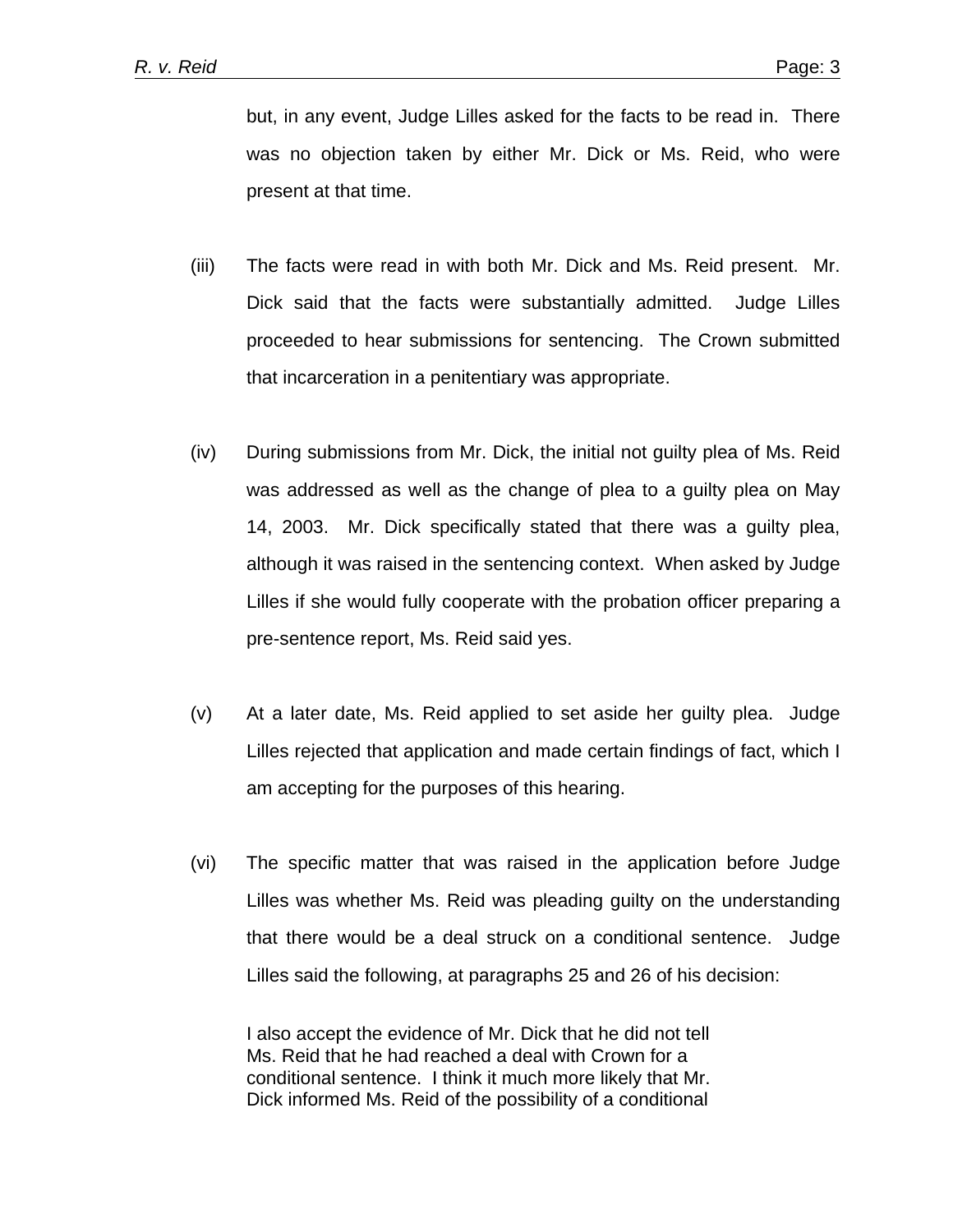sentence that he was trying to negotiate a deal with the Crown. I am satisfied that Ms. Reid knew that there was no deal, and that any potential deal was contingent on restitution being made. Ms. Reid attempted to gather funds for restitution and advised the court that she had only been able to raise \$20,000 from family members, but she said that together with her husband, she would pay \$1,000 a month during the period of her conditional sentence probation.

I find that the reason that Ms. Reid now seeks a withdrawal of her guilty plea is due to the position taken by Crown at the hearing for sentencing. This is perhaps surprising as incarceration in a penitentiary was not a novel concept for Ms. Reid. Mr. Dick testified that he had discussed the possibility of a penitentiary term with her. In any event, the fact that the Crown sought a harsher sentence than Ms. Reid may have anticipated does not, in itself, render her plea involuntary. I therefore reject Ms. Reid's application on this ground.

[6] My interpretation of that finding is that Ms. Reid pled guilty with the knowledge that there was no deal.

[7] I should also indicate, for the record, that Ms. Reid initially elected trial in Supreme Court, but re-elected to trial before a Territorial Court judge. That matter is not raised in this application.

### **The Law**:

[8] The sections of the *Criminal Code* that are applicable, are as follows:

**s. 650(1)** Subject to subsections (1.1) and (2), and section 650.01, an accused, other than a corporation, shall be present in court during the whole of the his or her trial.

**s. 650(1.1)** Where the court so orders, and where the prosecutor and the accused so agree, the accused may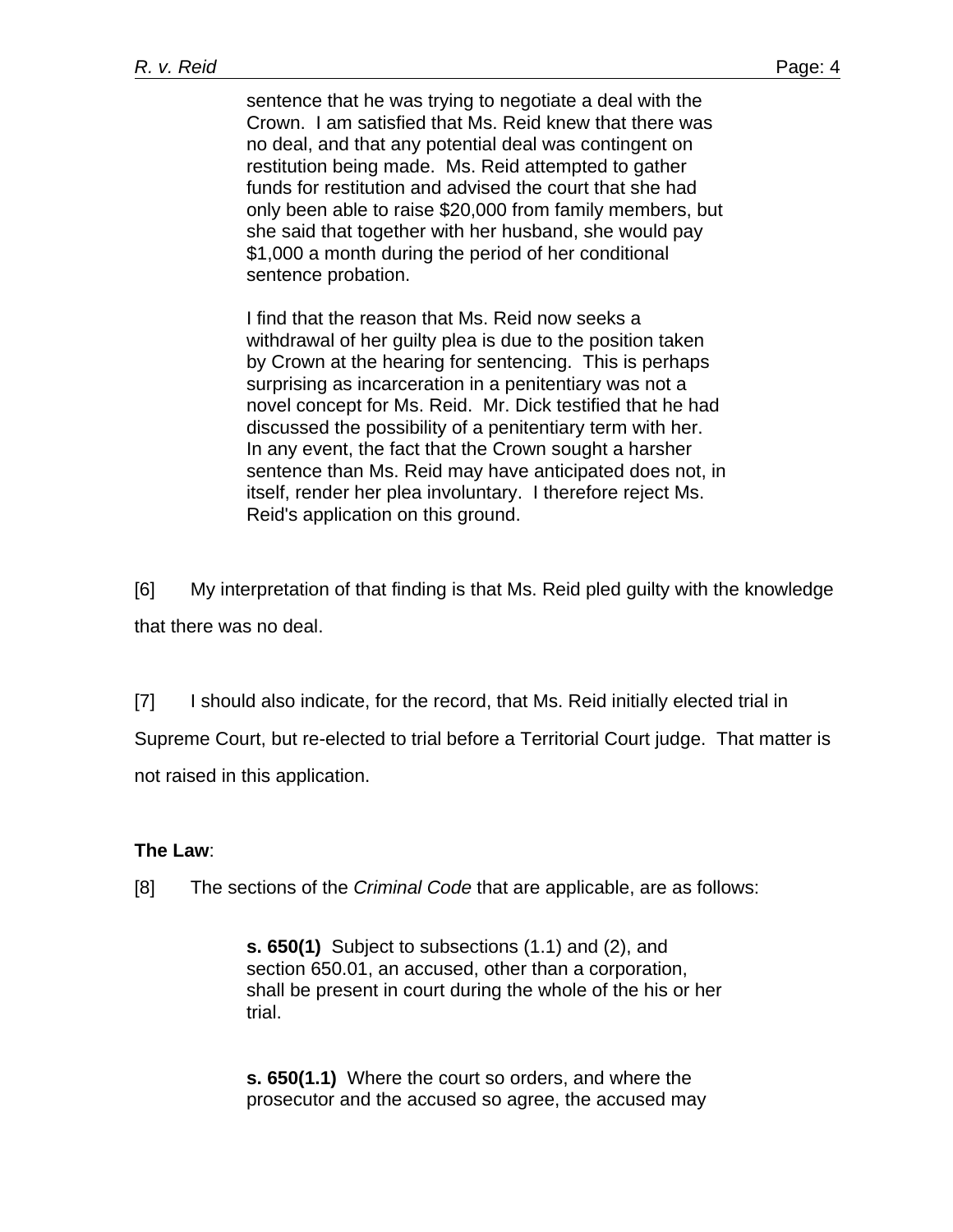appear by counsel or by closed-circuit television or any other means that allow the court and the accused to engage in simultaneous visual and oral communication, for any part of the trial other than a part in which the evidence of a witness is taken.

**s. 606(1.1)** A court may accept a plea of guilty only if it is satisfied that the accused

- (a) is making the plea voluntarily; and
- (b) understands
	- (i) that the plea is an admission of the essential elements of the offence,
	- (ii) the nature and consequences of the plea, and
	- (iii) that the court is not bound by any agreement made between the accused and the prosecutor.

**s. 606(1.2)** The failure of the court to fully inquire whether the conditions set out in subsection (1.1) are met does not affect the validity of the plea.

**s. 485(1)** Jurisdiction over an offence is not lost by reason of the failure of any court, judge, provincial court judge or justice to act in the exercise of that jurisdiction at any particular time, or by reason of a failure to comply with any of the provisions of this Act respecting adjournments or remands.

**s. 485 (4)** Where, in the opinion of the court, judge, provincial court judge or justice, an accused or a defendant who appears at a proceedings has been misled or prejudiced by reason of any matter referred to in subsection (1), the court, judge, provincial court judge or justice may adjourn the proceeding and may make such order as it or he considers appropriate.

[9] **Issue (1)** Did Justice of the Peace Cameron have jurisdiction to enter and record the plea of Ms. Reid, by counsel, without her being present?

[10] I am satisfied that Justice of the Peace Cameron was informed of the fact that

Mr. Dick was appearing as agent and he was permitting the matter to proceed.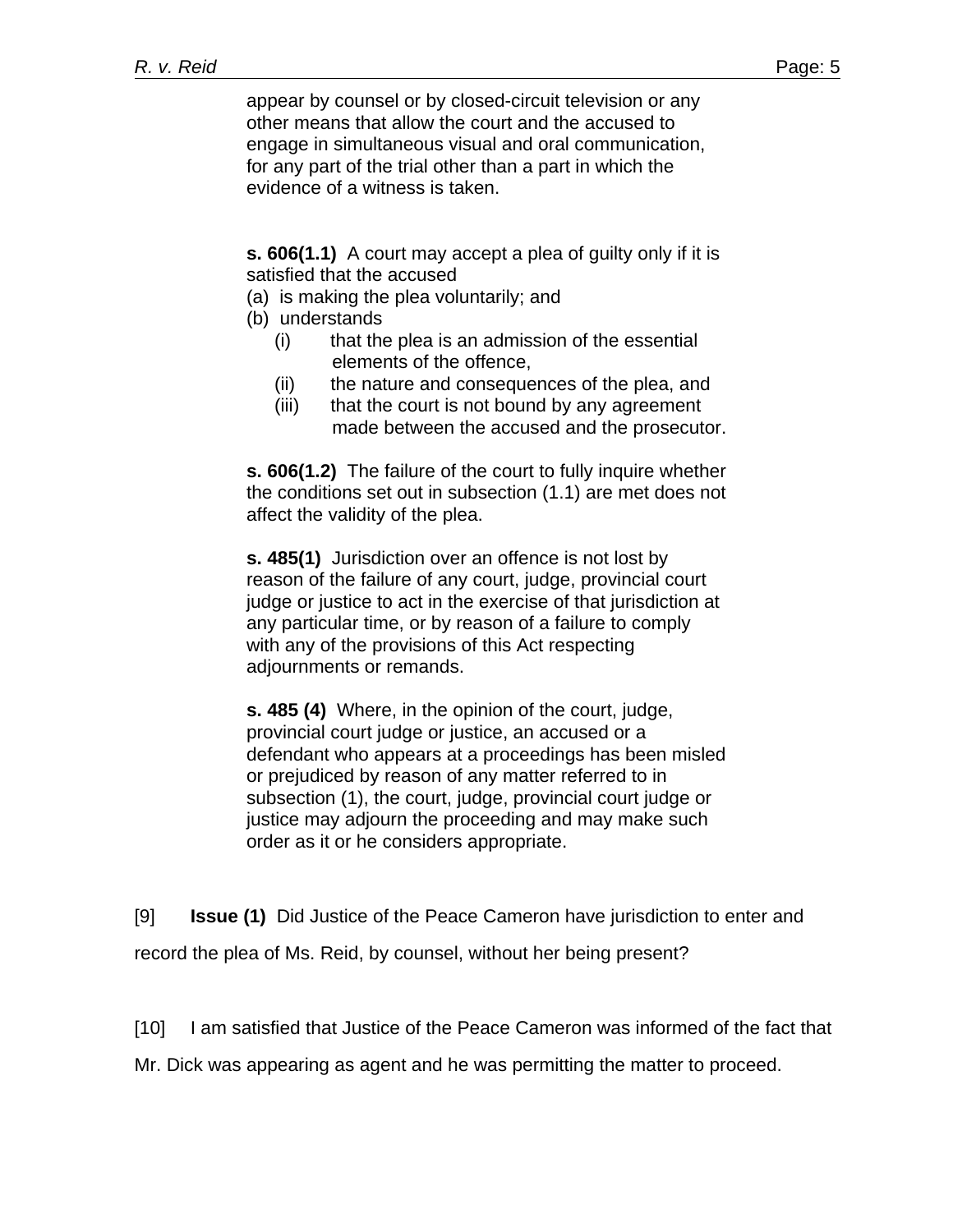[11] In my view, the order under s. 650(1.1) may be inferred in these circumstances. In other words, regularity may be presumed when the Justice of the Peace is informed of the Crown and defence consent to defence counsel appearing as agent without the presence of the accused, and the Justice of the Peace proceeds.

[12] The issue of whether or not a Justice of the Peace may take a plea on an indictable offence was referred to by counsel, but the matter was not argued. Although, I have my doubts about the jurisdiction of the Justice of the Peace, I am not prepared to make a ruling without a full hearing on that issue, which neither defence nor the Crown pursued in this application.

[13] I find, at the very least, that the guilty plea was tendered or proffered to the Court.

[14] **Issue (2)** Did Judge Lilles have jurisdiction to proceed to sentence Ms. Reid?

[15] Counsel for Ms. Reid submits that there was no guilty plea before Judge Lilles and no acceptance of the plea. However, I am persuaded that the decision of the British Columbia Court of Appeal, in *R. v. Sommerfeldt*, 14 C.C.C. (3d) 445, applies here.

[16] In that case, the accused made elections and pleas, but it was not done in the formal way of reading the election section and requesting a plea and the plea being made. There was instead a conversation between counsel for the accused person and the judge. At the end of the discussion, the judge said, "do you confirm those elections and pleas Mr. Sommerfeldt?" He replied yes. When it came to trial, his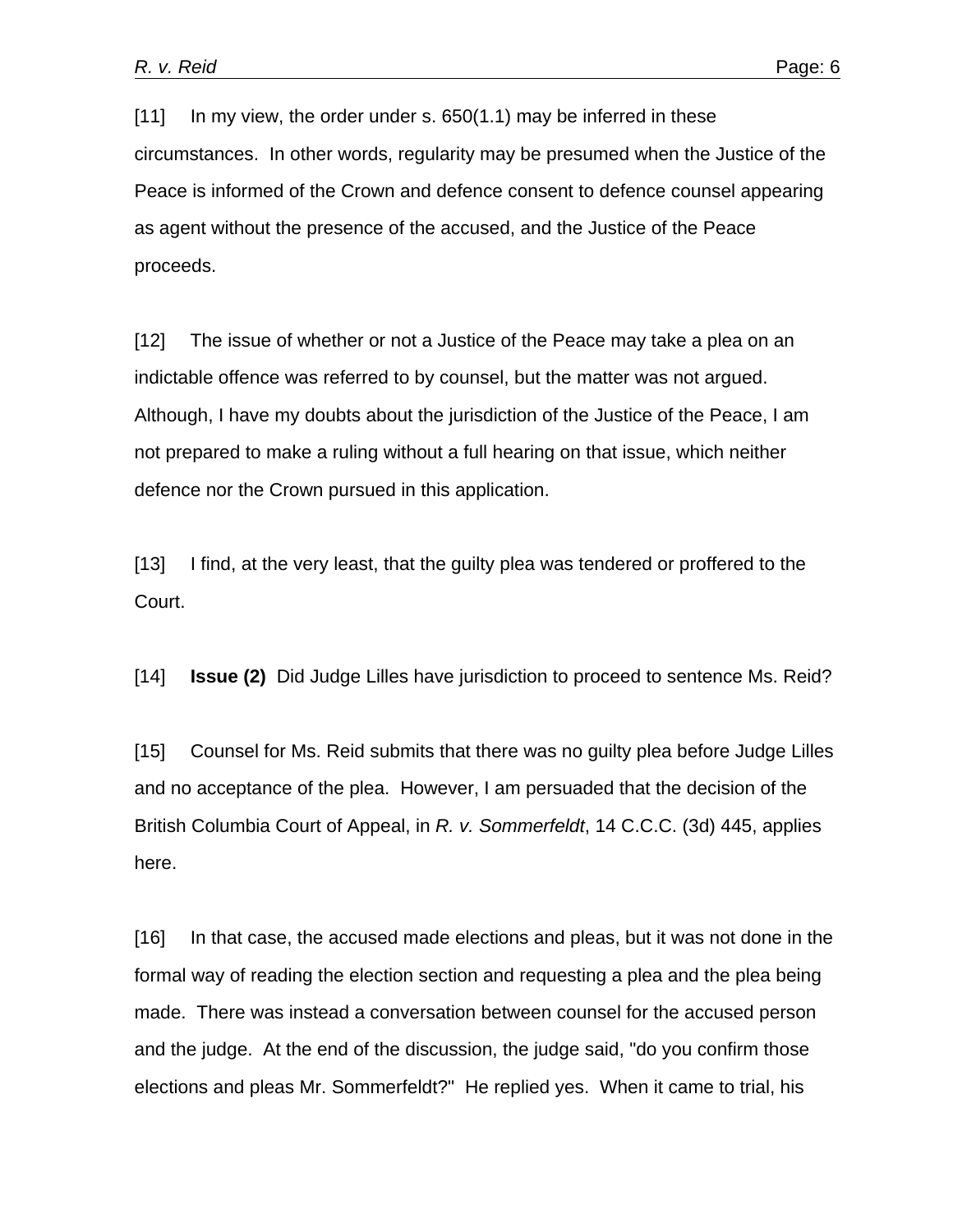counsel confirmed again that his client pleaded guilty. On appeal, the accused said that he did not plead guilty. The British Columbia Court of Appeal found that there was an informal plea although a lack of formality or lack of employing the traditional methods of pleading. The court found that there was a plea.

[17] This is a similar case albeit close to the line. Although there was not a formal plea of guilty, counsel for the accused said Ms. Reid was pleading guilty in her presence. She participated in the proceeding and was not misled or prejudiced.

[18] The s. 606(1.1) procedure was not followed, but she appeared with counsel and s. 606(1.2) indicates that the failure to fully inquire as to the 606(1.1) factors or conditions does not affect the validity of the plea.

[19] In my view, in the event that it were found there was a lack or loss of jurisdiction before Justice of the Peace Cameron, such jurisdiction was regained before Judge Lilles. Ms. Reid was present and heard the Crown and her counsel indicate a guilty plea on her behalf. Ms. Reid heard the submissions as to sentence by the Crown and Mr. Dick. When asked directly by Judge Lilles whether she would cooperate fully with the probation officer, she replied yes.

[20] In my view, she fully understood that she had pled guilty and was participating in the sentencing process. I therefore dismiss the application for *certiorari*, prohibition and *habeas corpus*.

[21] Although I have dismissed this application, it would be advisable for the Territorial Court to consider its procedures on taking guilty pleas to ensure that guilty pleas are expressly made by the accused person. In my view, the best way to enter